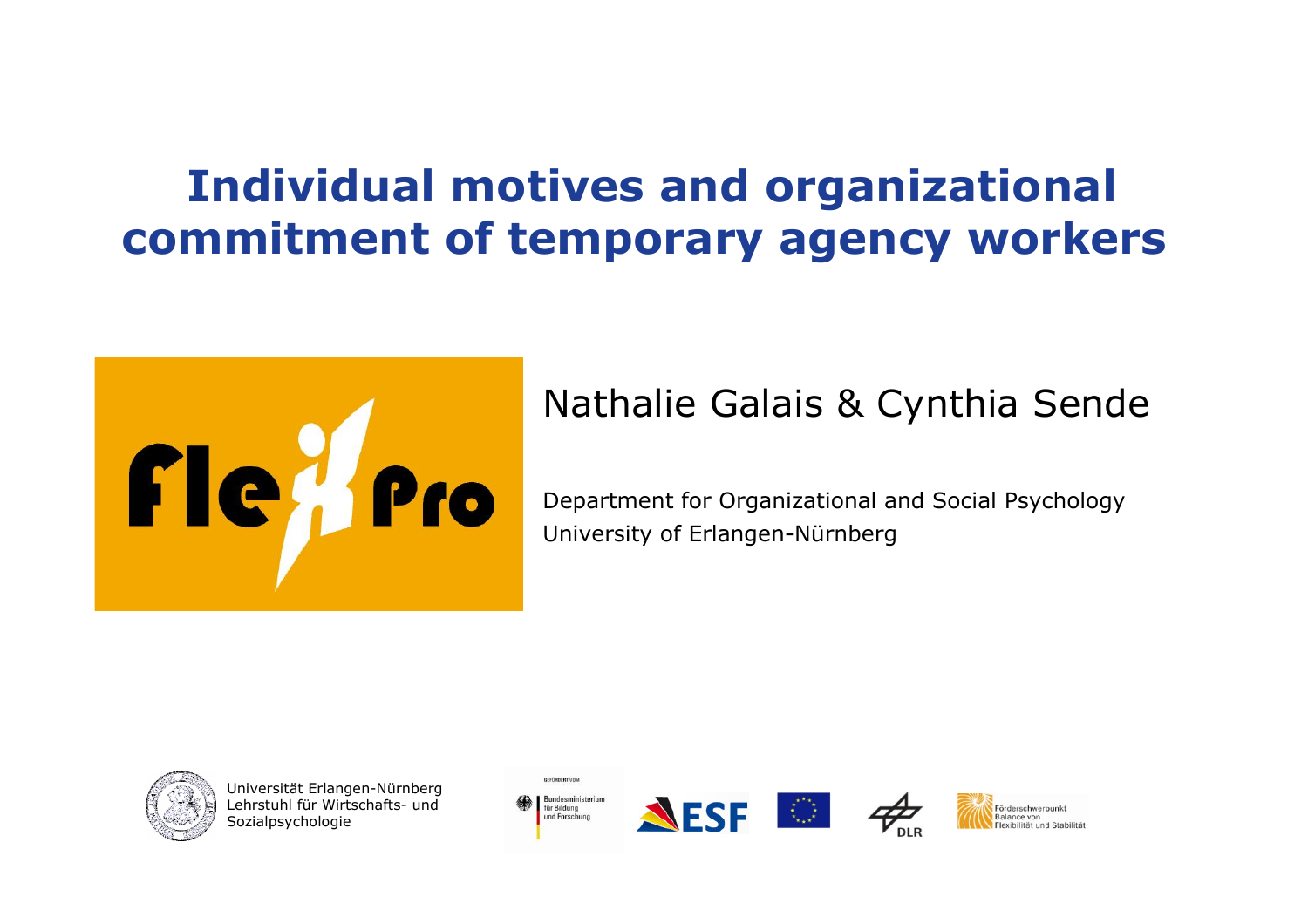## Temporary Agency Work (TAW) differs basically from standard work

**• Triangular Relationship**: Temps are employed by a staffing agency and they are assigned to different client organizations.

### Temps are less privileged than permanent workers:

- lower compensation (Kalleberg, Reskin, & Hudson, 2000)
- $\overline{O}$ less training (Finegold et al. (2005), Galais et al. (2007)
- higher job-insecurity (DeWitte et al. 2003)
- low complexity and little autonomy of jobs (Kalleberg & Rognes, 2000).
- High degree of instability and transition High fluctuation in TAW: Most workers are employed for less than a year (Druker & Stanworth, 2004, Antoni & Jahn, 2009, TK report, 2009).







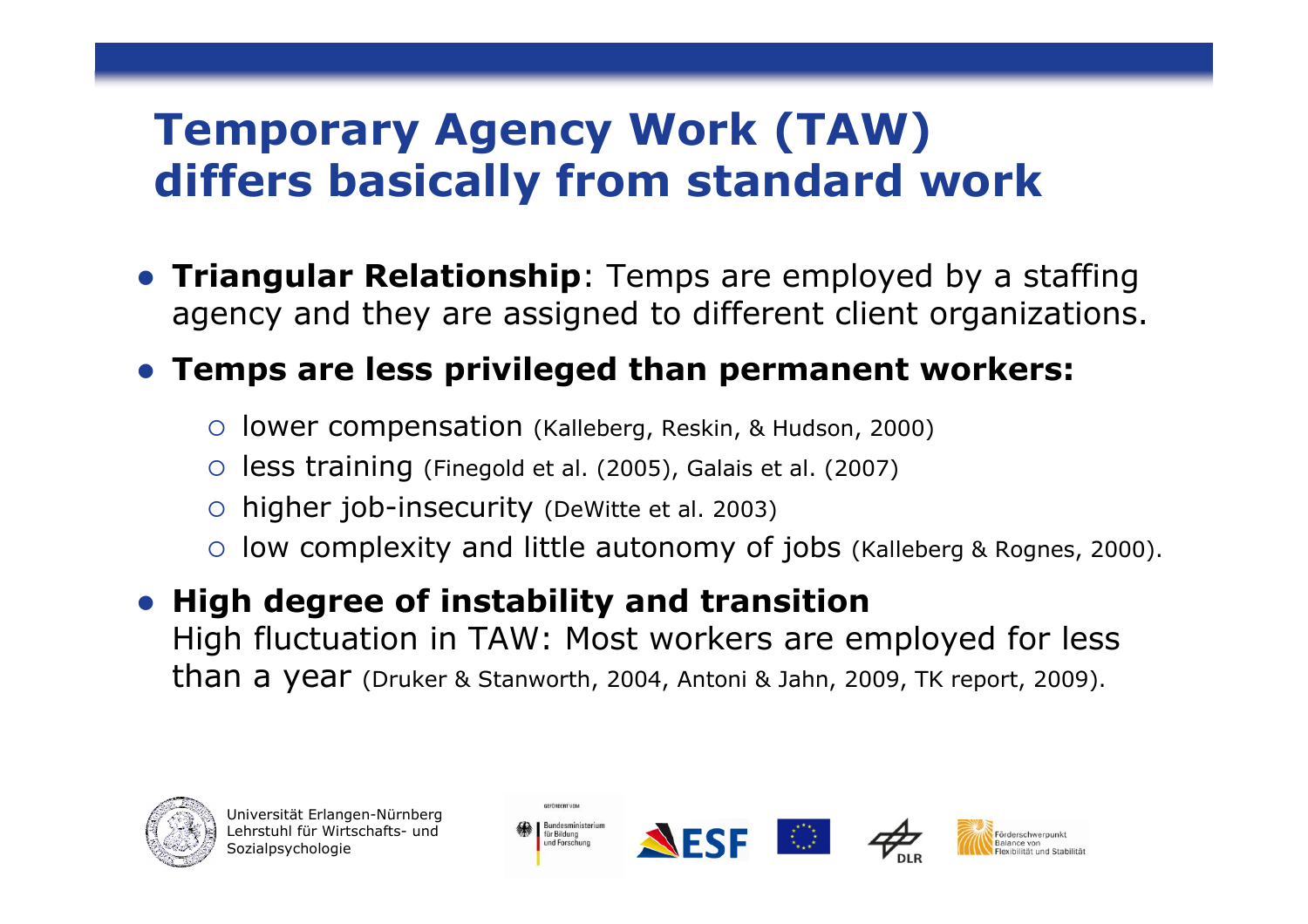### TAW: Nothing But a Stepping Stone

- Involuntary (no, alternatives, unemployment) versus voluntary temps (need for variety, flexibility, learning, contacts etc.). (De Cuyper & De Witte, 2008; Ellingson, Gruys & Sackett, 1998; Feldman, Doerpinghaus & Turnley, 1995)
- Push-factors dominate rather than pull-factors.
- The majority of temps are looking for a permanent job and they regard TAW as a transitional period (Storrie, 2002; Von Hippel, Mangum, Greenberger, Heneman, & Skoglind, 1997; CIETT 2000).



Universität Erlangen-NürnbergLehrstuhl für Wirtschafts- und<br>Sozialnsvchologie Sozialpsychologie



GEFÖRDERT VOL





**Förderschwernunk** Ralance von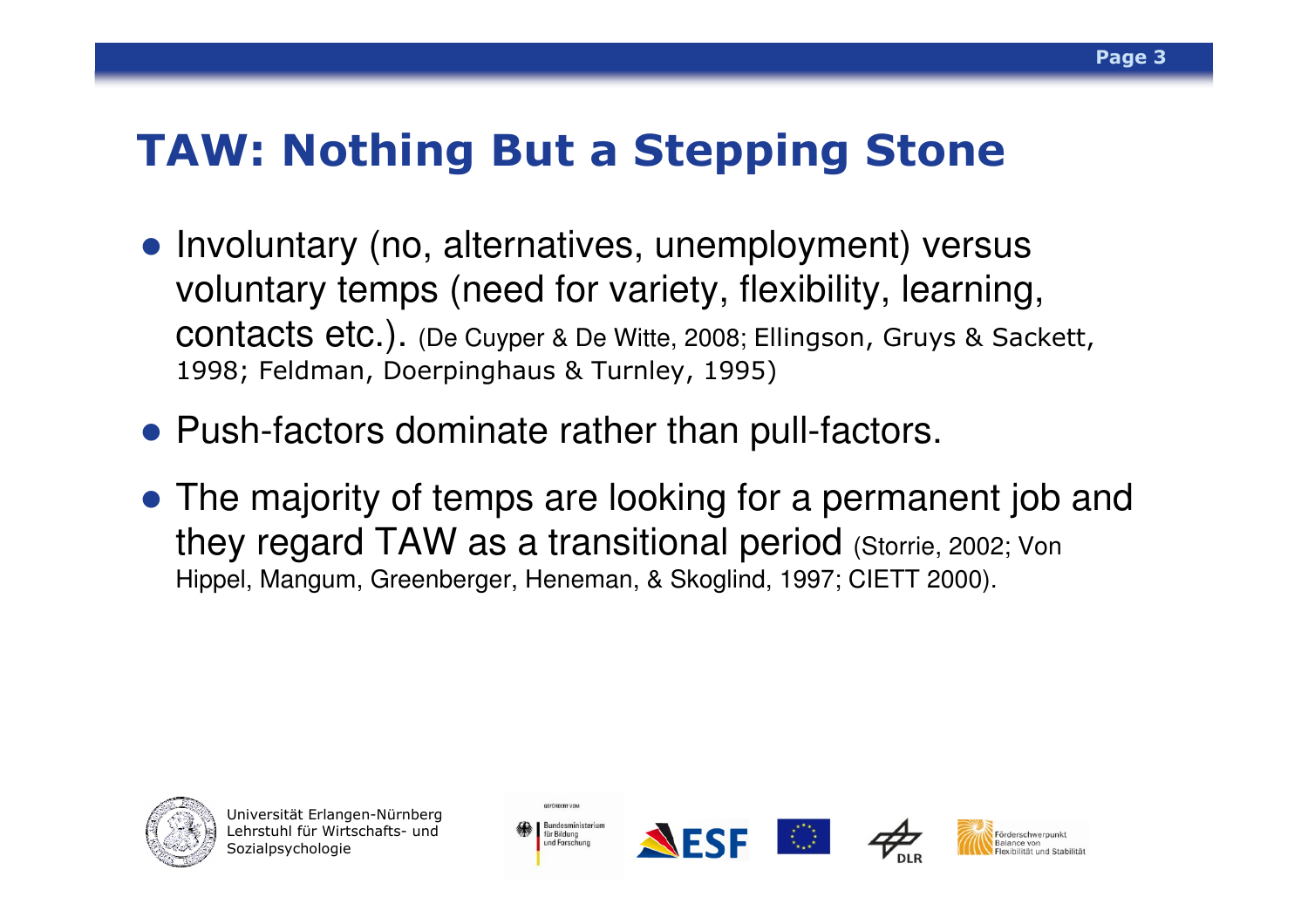## **Motives of Temporary Agency Workers**

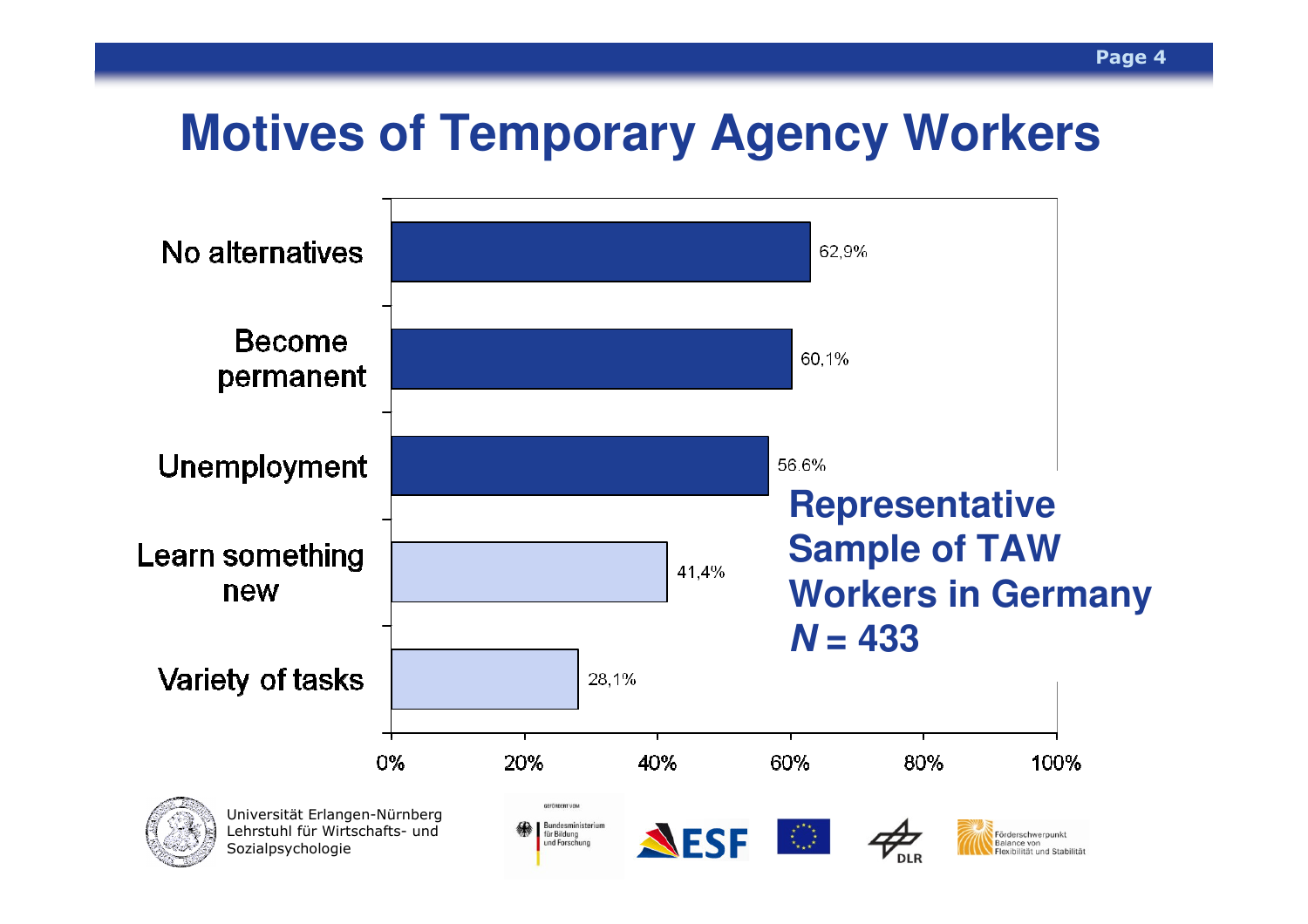# ... Individual Motives meet organizational reality ...



Universität Erlangen-NürnbergLehrstuhl für Wirtschafts- und<br>Sozialnsvchologie Sozialpsychologie









Förderschwernunkt Ralance von Flexibilität und Stabilität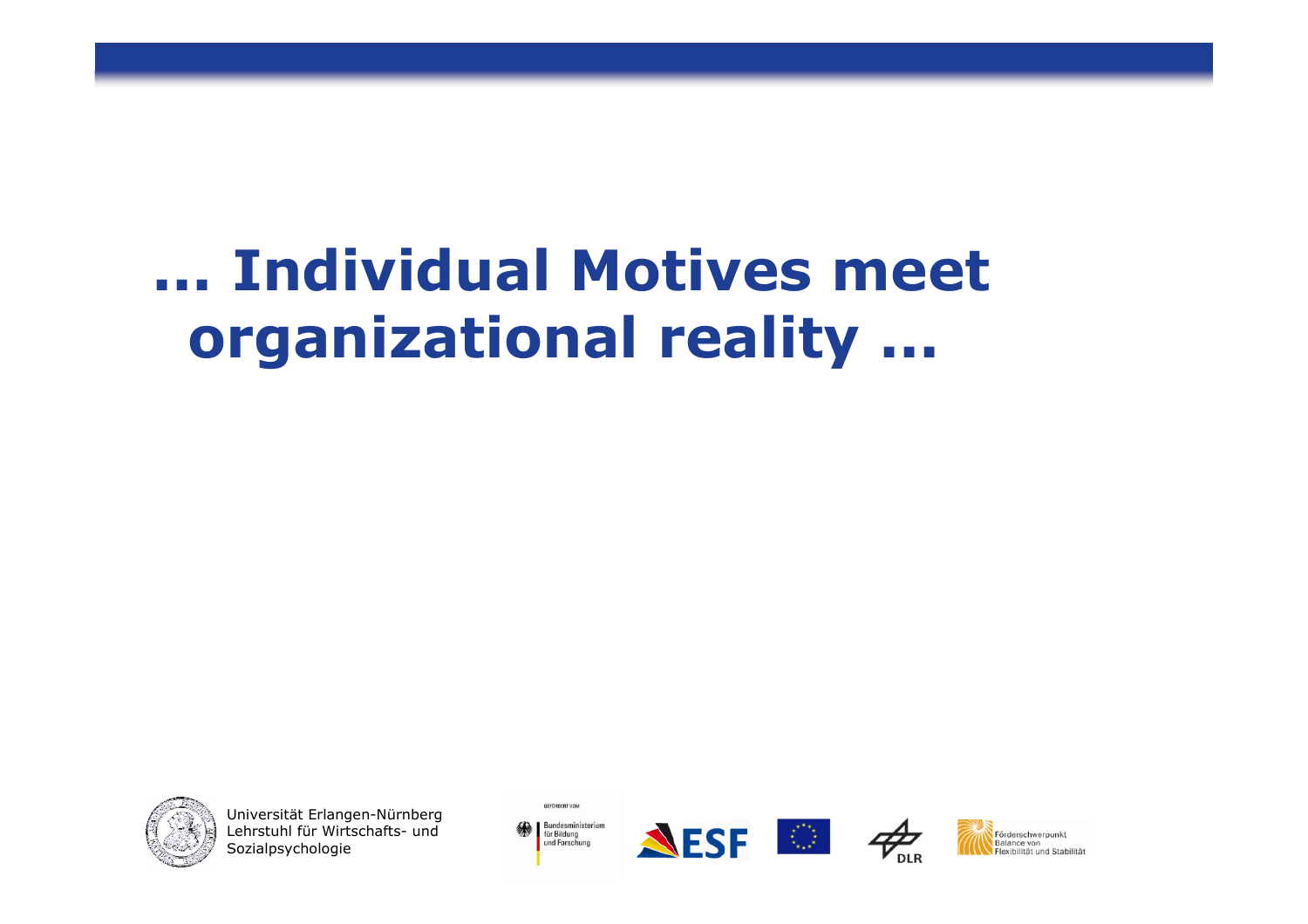## Clients' Motives for using TAW

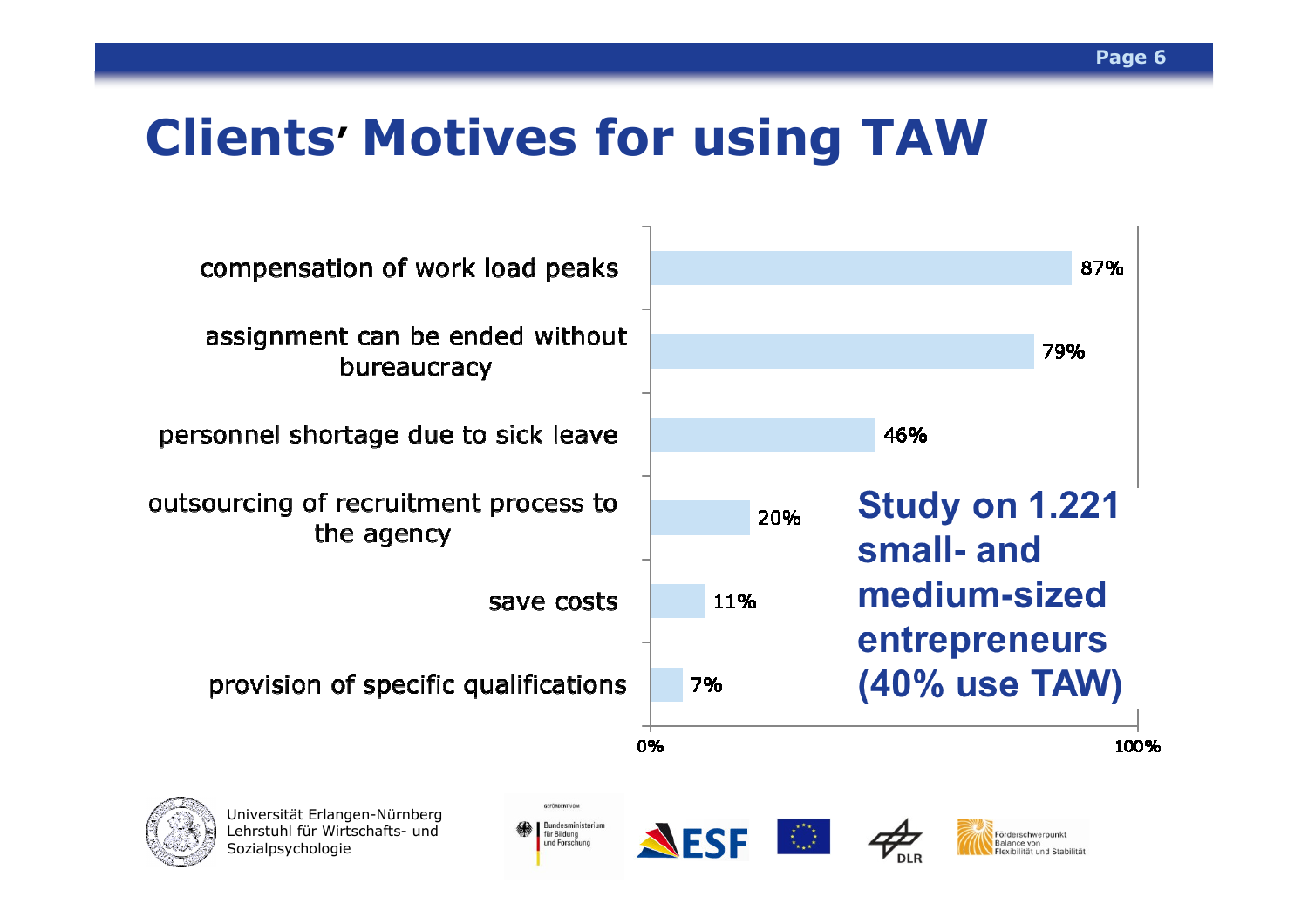## The Agency: Distant Employer

• Qualitative study on the selection process of temps by the agency. Interviews with 19 agents.

#### • Role of the agency

- Applicants are attracted by the potential client and the assigned jobs. Characteristics of the agency are less important.
- o Ambivalent role of the agency concerning the transition of temps to client.
- Stepping Stone is a central topic in the recruiting process of temps

Most applicants are pushed into TAW. Finding a job in the clientorganization is predominant

O Workers are driven by the need for security and the wish of boing a part of the errorizational family." of the client being a part of the "organizational family" of the client.







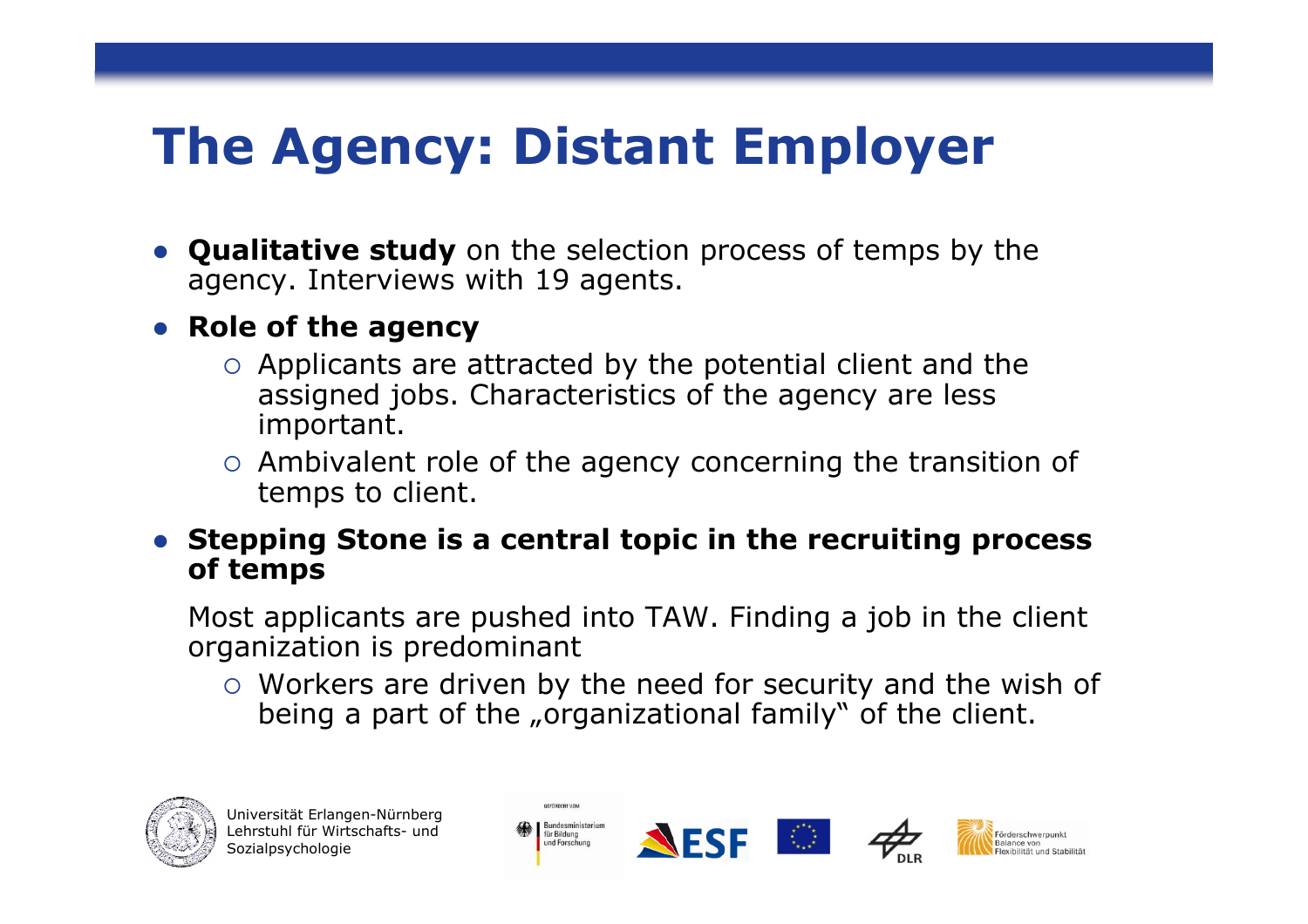### Double-bind in TAW...

- Workers want to belong...to the client.
- BUT: the clients seek for workers without obligation.
- The agency is "far away" and insecure and<br>does not offer an organizational home does not offer an organizational home.



Universität Erlangen-NürnbergLehrstuhl für Wirtschafts- und<br>Sozialnsvchologie Sozialpsychologie



GEFÖRDERT VOM





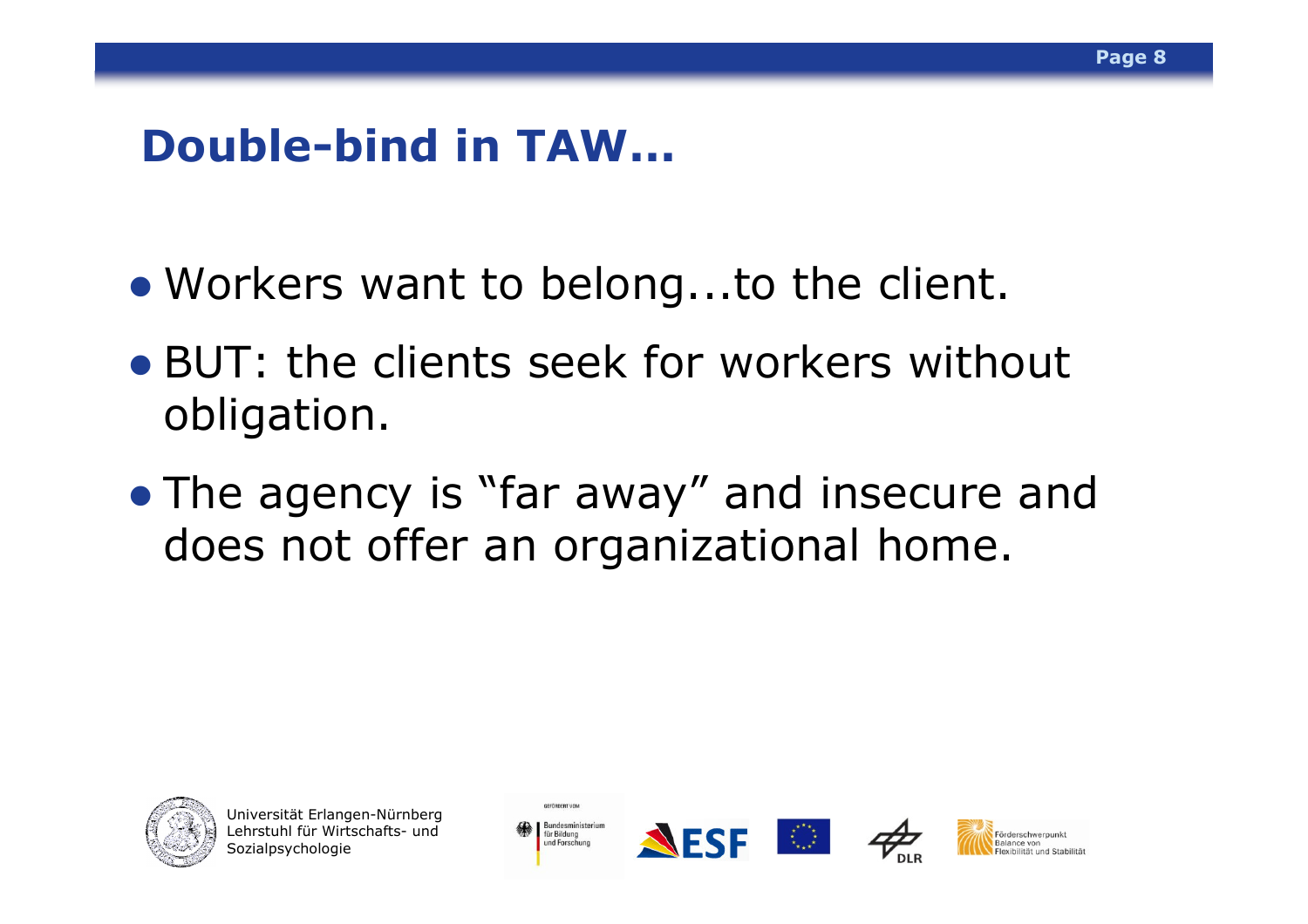## Effects of Motives for Temping on Attitudes and Work-Behavior

- Conflicting results concerning motives and commitment: Involuntary workers are more committed to the client (stepping stone motive), voluntary workers are more committed to the agency. (De Cuyper & De Witte, 2008; Connelly, Gallagher, & Giley, 2007, Felfe et al., 2006).
- Involuntary motives have negative effects on jobsatisfaction. No effects on performance. (Ellingson et al. 1998).
- Motive realization: You can have it if you want? Effects of motives on transition success.
- Does commitment pay out?





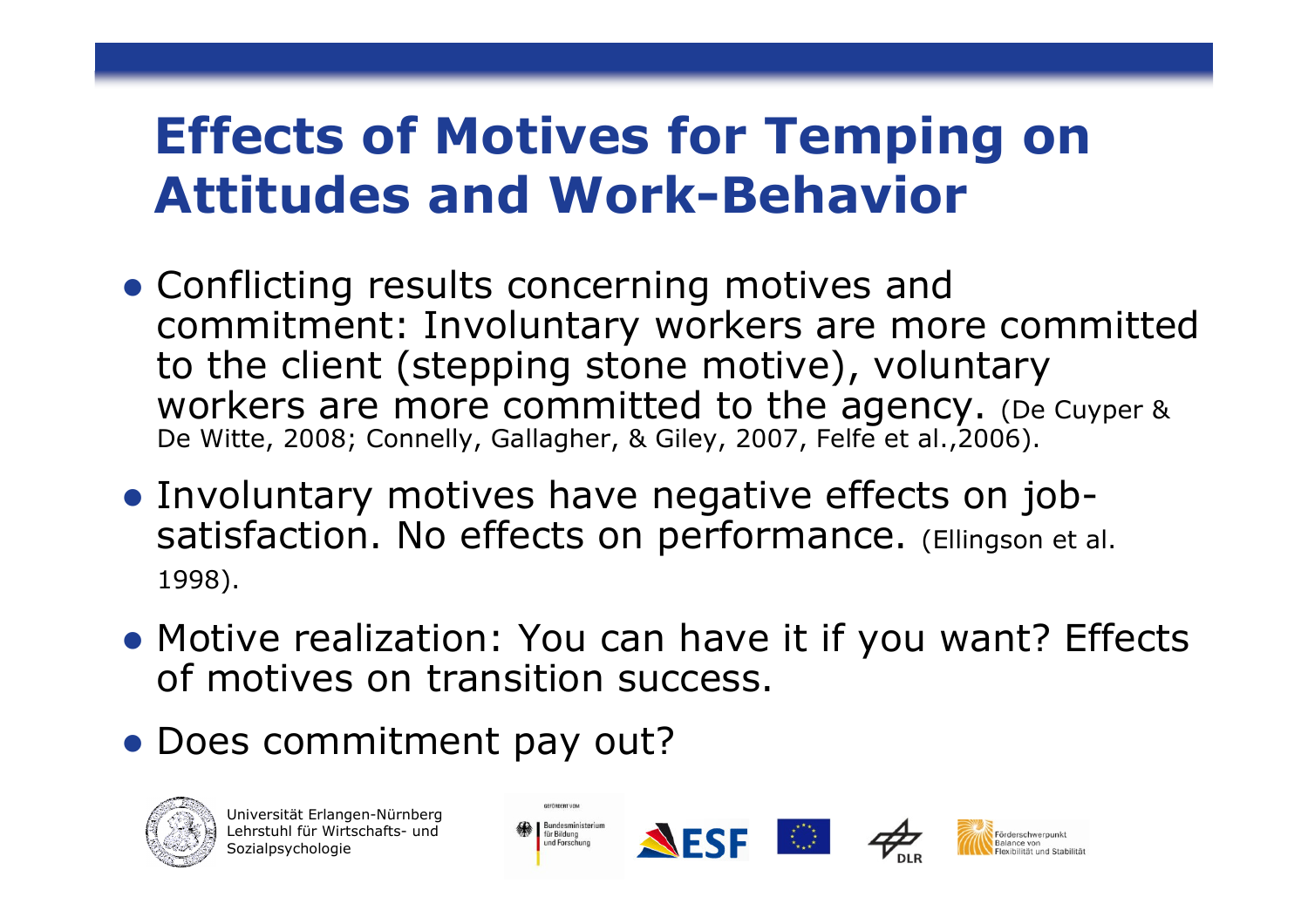### Transition into a Permanent Job: Findings from a Longitudinal Study



5 months later

#### 15 months later



Universität Erlangen-NürnbergLehrstuhl für Wirtschafts- und<br>Sozialnsvchologie Sozialpsychologie

GEFÖRDERT VOM Bundesministerium für Bildung und Forschung





Förderschwernunkt Ralance von

lexibilität und Stabilität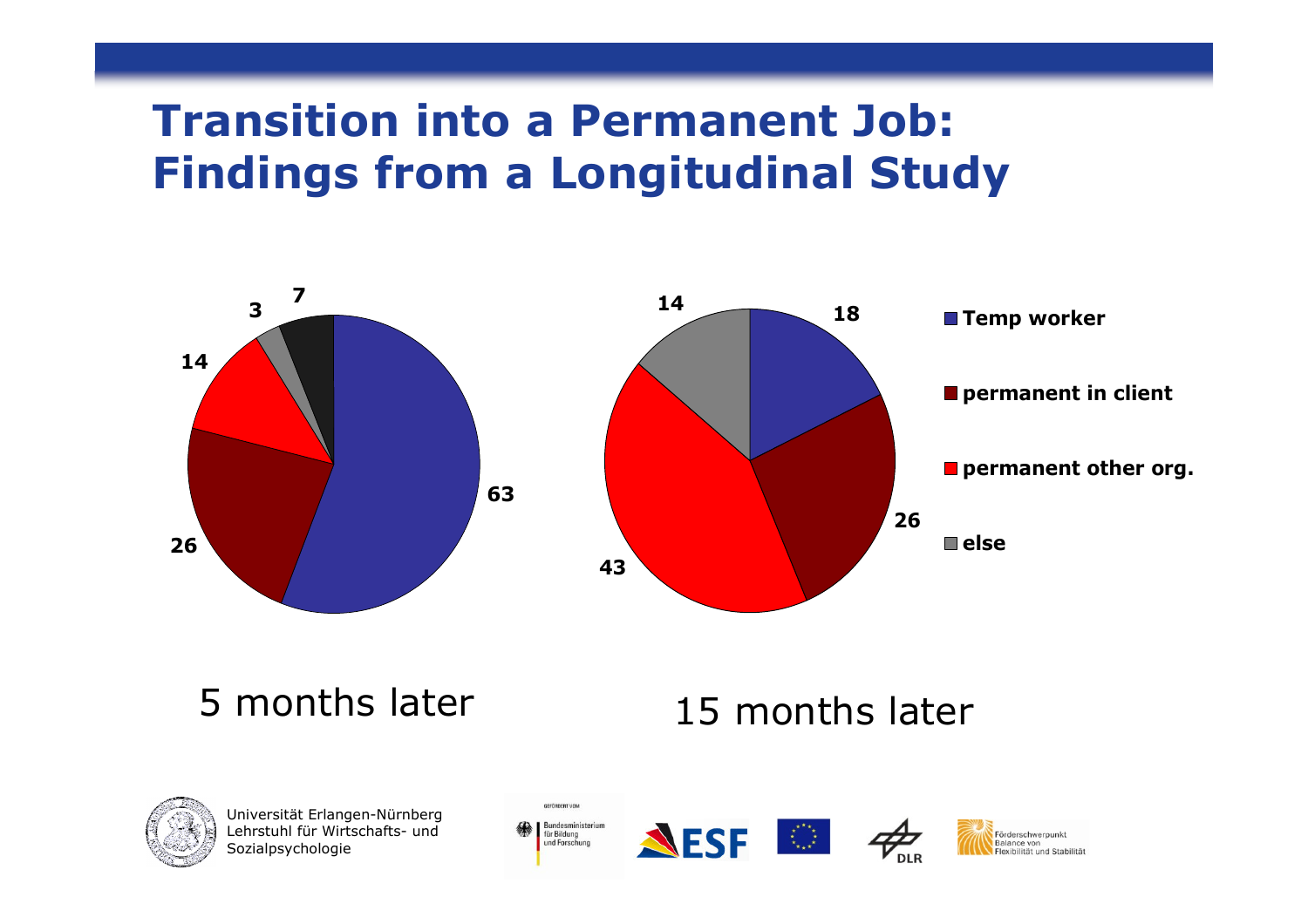#### Motives for Temping, Organizational Commitment and Transition Success

|                                     | <b>Commitment</b>     |                       | <b>Job Satisfaction</b> |                       | <b>Transition</b><br><b>Success</b> |
|-------------------------------------|-----------------------|-----------------------|-------------------------|-----------------------|-------------------------------------|
| Individual Motives<br>(t1)          | <b>Client</b><br>(t1) | <b>Agency</b><br>(t1) | <b>Client</b><br>(t1)   | <b>Agency</b><br>(t1) | Job in<br><b>Client</b><br>(t2)     |
| <b>Voluntary motives</b>            |                       |                       |                         |                       |                                     |
| (learning, contact,<br>variability) | .13                   | $-.02$                | .08                     | $.32**$               | $-.09$                              |
| <b>Involuntary motives</b>          | $-.17*$               | .15                   | $-17*$                  | $-12$                 | .00.                                |
| (unemployment,<br>no alternatives)  |                       |                       |                         |                       |                                     |
| <b>TAW is a Stepping stone</b>      | $.28*$                | $-20*$                | .08                     | $.27***$              | .05                                 |
| <b>TAW is a Makeshift</b>           | $-.13$                | .01                   | $-24**$                 | $-51***$              | .08                                 |



Universität Erlangen-NürnbergLehrstuhl für Wirtschafts- und<br>Sozialnsvchologie Sozialpsychologie







Förderschwerpunkt Balance von<br>Elexibilität und Stabilität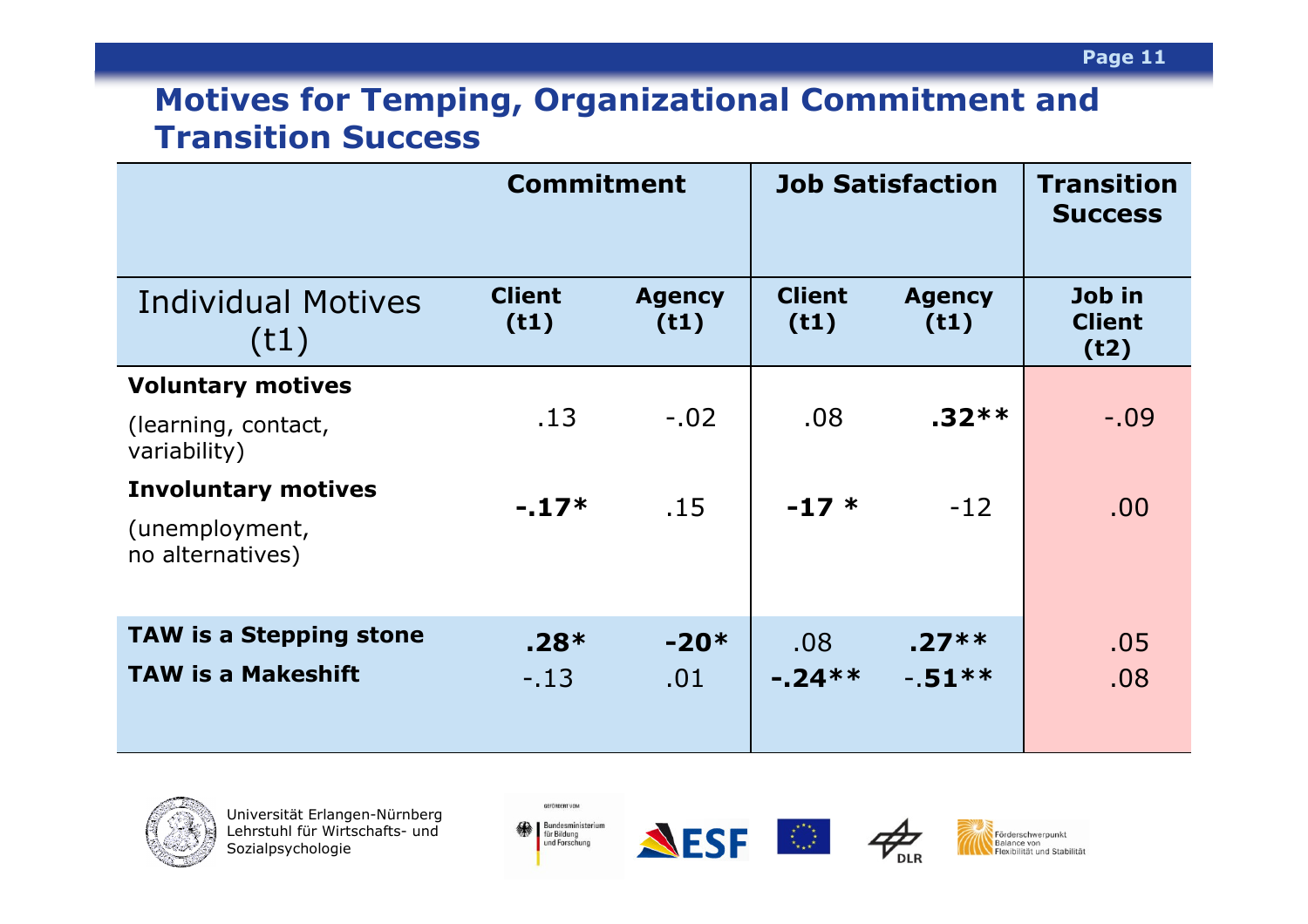#### Commitment and Transition into a Permanent Job

|                                                                                     | b (logistic regression)                                                                     |  |  |
|-------------------------------------------------------------------------------------|---------------------------------------------------------------------------------------------|--|--|
|                                                                                     | <b>Transition Success (T2)</b><br><b>Permanent Job in client</b><br>organization versus TAW |  |  |
|                                                                                     |                                                                                             |  |  |
| <b>Weeks pursuing TAW at T1</b>                                                     | $.25^{+}$                                                                                   |  |  |
| Sex <sup>a</sup>                                                                    | 1.35                                                                                        |  |  |
| Age                                                                                 | .03                                                                                         |  |  |
| Education <sup>b</sup>                                                              | $-45$                                                                                       |  |  |
| <b>Experience with assignment task</b>                                              | $-.20$                                                                                      |  |  |
| <b>Involuntary motives</b>                                                          | .69                                                                                         |  |  |
| <b>Voluntary motives</b>                                                            | $-43$                                                                                       |  |  |
| <b>TAW as stepping stone</b>                                                        | $-.28$                                                                                      |  |  |
| <b>TAW as makeshift</b>                                                             | $-60$                                                                                       |  |  |
| <b>Job-satisfaction Client</b>                                                      | .18                                                                                         |  |  |
| <b>Job-satisfaction Agency</b>                                                      | $-0.34$ <sup>+</sup>                                                                        |  |  |
|                                                                                     |                                                                                             |  |  |
| <b>Commitment to the Client</b>                                                     | 2.44                                                                                        |  |  |
| <b>Commitment to the Agency</b>                                                     |                                                                                             |  |  |
| constant                                                                            | $-2.59$                                                                                     |  |  |
| GEFÖRDERT VOM<br>Universität Erlangen-Nürnberg<br>Bundesministerium                 |                                                                                             |  |  |
| Lehrstuhl für Wirtschafts- und<br>für Bliduna<br>und Forschung<br>Sozialpsychologie |                                                                                             |  |  |
|                                                                                     |                                                                                             |  |  |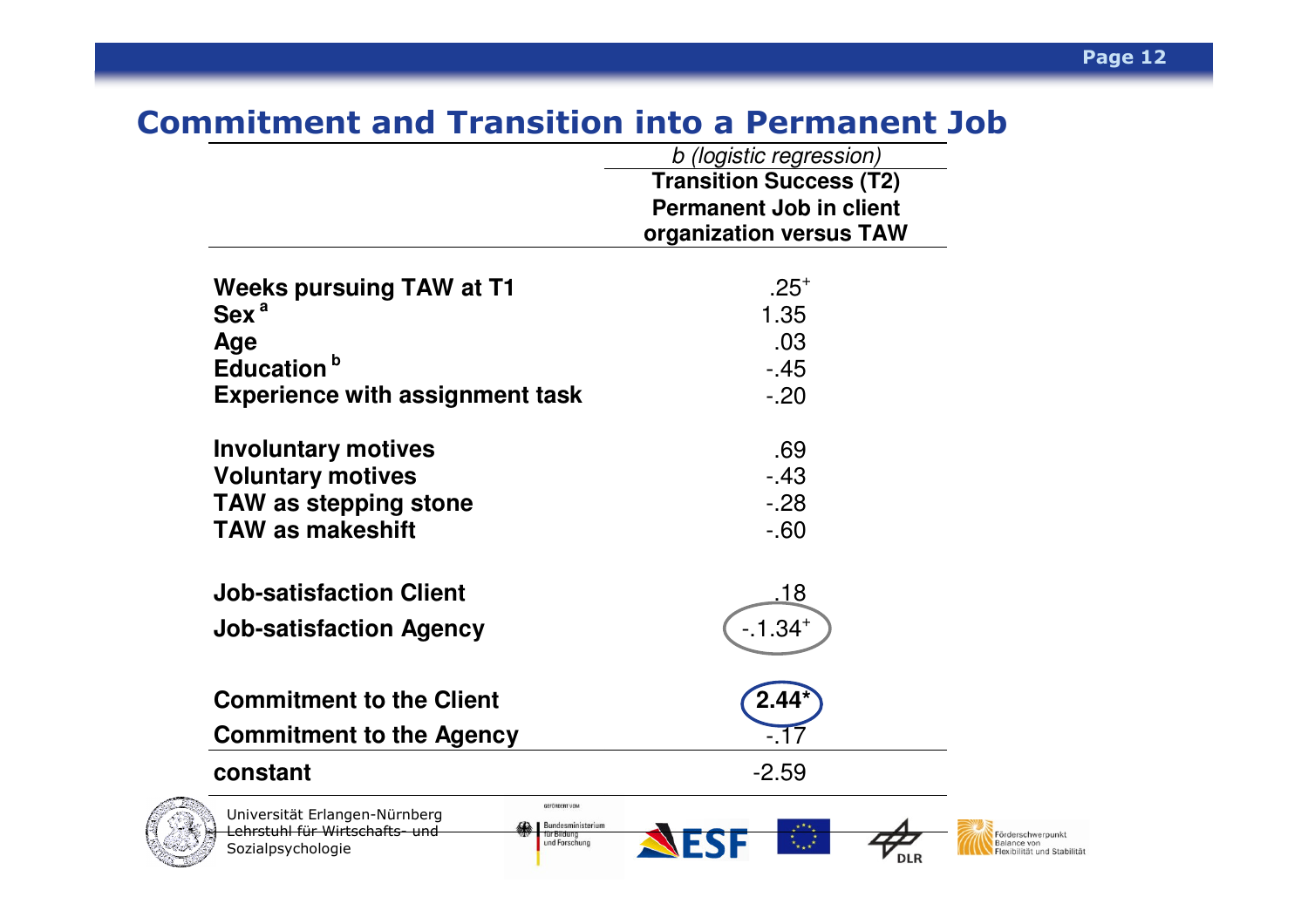# Motives, Commitment and Transition Success

- Weak relationships between initial motives and commitment (higher effects on job-satisfaction).
- Motives have no effects on transition success.
- The attitudes towards TAW count. When TAW is seen as a stepping stone, commitment to the<br>client is higher and agency commitment ist lower<br>(but satisfaction with the agency is high).
- Commitment to the client promotes transition success.
- But what when transition fails?





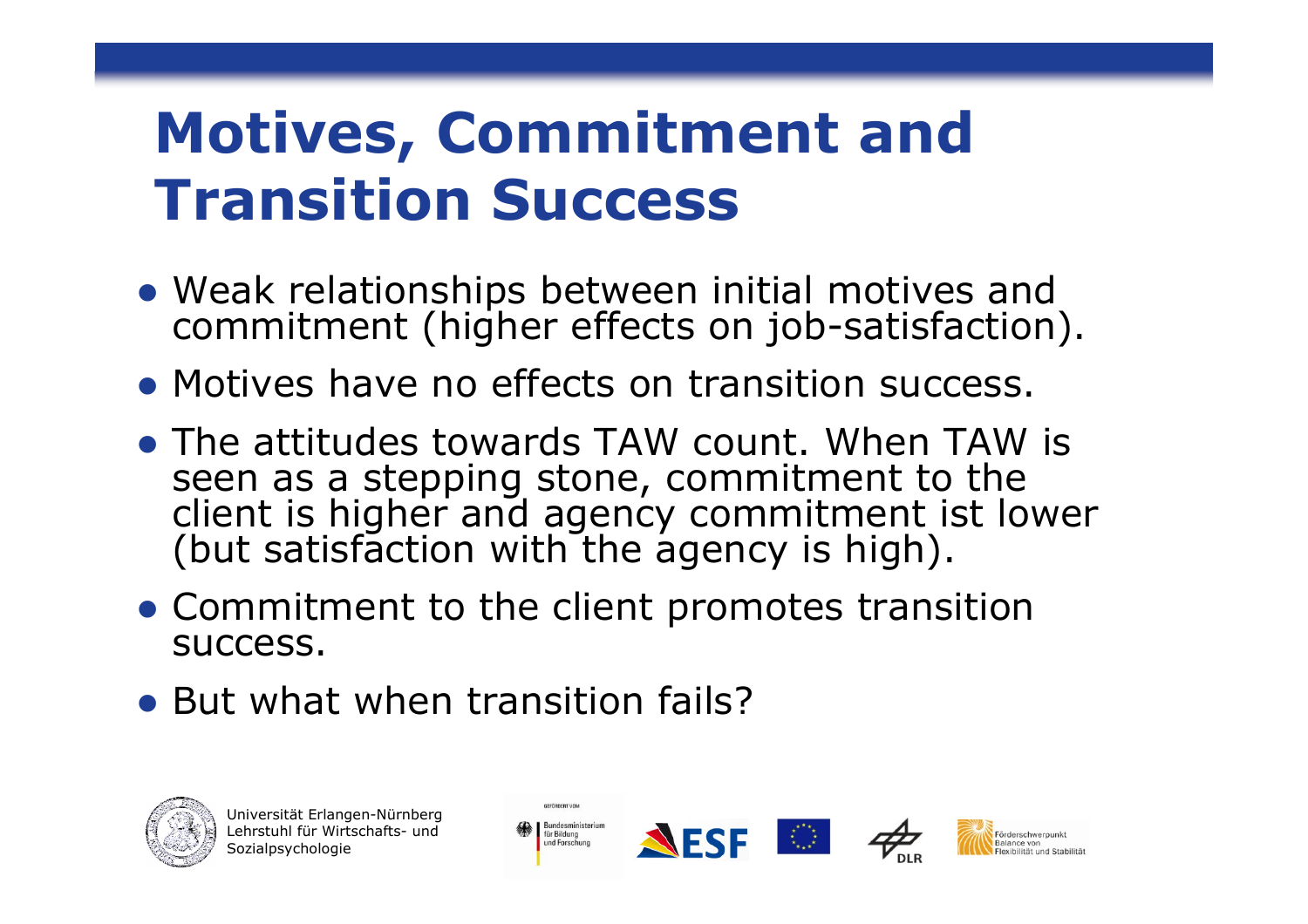Those who wanted, but did not achieve transition into a permanent job in the client organization – effects on health